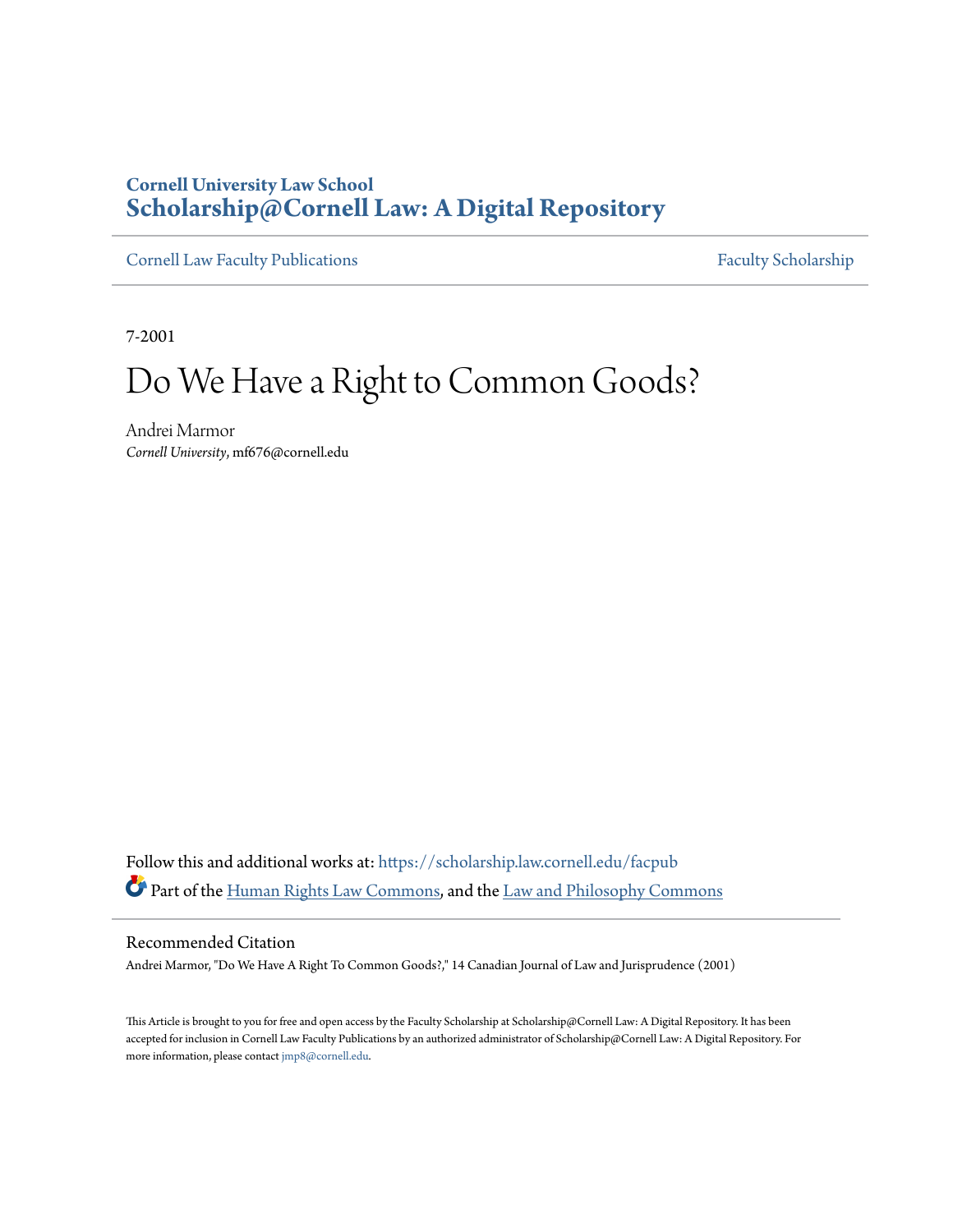## Do We Have **A** Right To Common Goods?

### Andrei Marmor

Individuals have rights. **I** will assume that this means that individuals have interests which are important enough to justify the imposition of duties on others in order to secure those interests. Groups of individuals, such as nations or ethnic minorities, plausibly have rights as well. Groups of individuals may have groupinterests appropriately protected by the imposition of duties on others, typically, on governments, or on other larger political entities. My concern in this essay is with the question of what individuals or groups may have *a* right to. In particular I want to explore the question of whether people can have a right to common goods, such as the flourishing of their culture or national heritage. First, I will explain the concept of a common good and its distinction from other, similar, concepts such as collective and public goods. Second, I will argue that individuals should not have a right to common goods, unless a particular distributive principle applies to the good in question, and then the individual's right is the right to a certain share in that common good. Finally, I will explore the question of how this analysis applies to group-rights.

1.

According to Raz's influential 'interest theory of rights', which I will basically endorse here, rights protect interests of potential right holders.' An interest of an individual is an aspect of his well being. Needless to say, not every aspect of a person's well being should be protected by rights, that is, by the imposition of duties on others. Some aspects of a person's well being are too trivial to deserve such protection; they simply do not justify the imposition of any burden on others. Other aspects of a person's well being, in spite of being important and worthy of protection, such as, for example, a person's interest in being loved and cherished by others, cannot be plausibly protected by the imposition of duties on others; either because the duty would be disproportionately burdensome or practically impossible to impose.2 Whenever a right exists, however, it is a right to a certain good which is in the interest of the right holder.

Many goods which potentially ground rights are essentially individualistic. For instance, the right not be subject to torture is based on aspects of peoples' well being which are individual in character. Neither their production, nor their enjoyment,

Canadian Journal of Law and Jurisprudence **Vol. XI, No.2** ( **July 2001)**

I am indebted to Chaim Gans, Elizabeth Garrett, Alon Hard and Denise Rdaume for in% aluable comments and suggestions.

<sup>1.</sup> See Raz, *The Morality of Freedom* (Oxford: Clarendon Press. **19861** at ch. 7 and also. *Ethics in the Public Domain* (Oxford: Clarendon Press. 1994) at ch. I.

<sup>2.</sup> Not always: we do tend to assume that parents, for example, have a duty to love their children.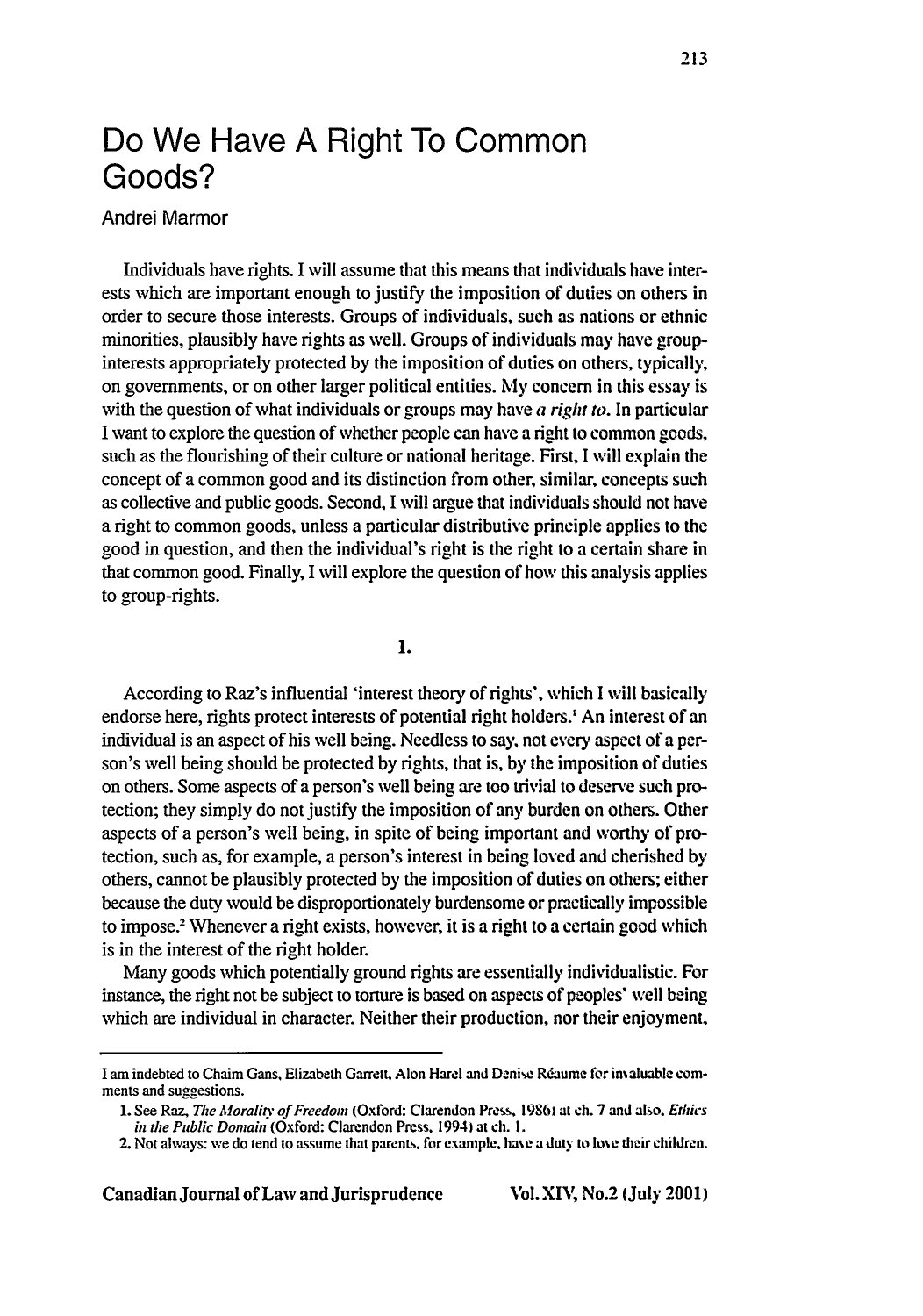#### Marmor

requires a community. Other goods, however, are communal; in one form or another, such goods take a community to produce, sustain, or enjoy. However, there are important differences between the various ways in which goods have a communal aspect, and it is crucial to be clear about this. In particular, we should distinguish between collective goods, public goods, and common goods.

The concept of a collective good is the easiest to define: collective goods are those which require some form of collective action to produce.' What marks this concept of a good only concerns its typical production process. There is a considerable variety of goods in our societies which can only be produced collectively, that is, by the concerted action of numerous individuals, institutions, and agencies. Consider, for example, the goods of national security, the protection of the environment, democratic decision procedures, adequate health care, and perhaps also science and education; all these goods require collective action to produce. Note, however, that there is an element of contingency in this characterization. The production of goods may vary with circumstances. In some societies, or under certain circumstances, the production of a given good may require collective action, whereas in others, it may not. Consider the good of clean air, for example. The production of clean air becomes a collective action problem only in societies which actually face a problem of pollution. If there is no pollution, such as in distant rural communities, perhaps, there is no need to produce clean air, and clean air becomes a good people can enjoy without any communal aspect whatsoever. On the other hand, certain goods are essentially of such a nature that their production involves a collectivity. Democratic political procedures, for example, are of such an essentially collective nature. People cannot produce or have a democracy by themselves.

Be this as it may, the essential point is that the communal aspect of collective goods consists in their means of production. Public goods, however, are communal regardless of the prerequisites of their production. By the term public good I mean to refer to those goods which can be enjoyed by a multiplicity of persons in such a way that the use or enjoyment of some does not substantially subtract from the use of others. In other words, public goods are goods which once produced, benefit a whole community. Street lighting is a classical example often given for such goods. Regardless of why or by whom a street light has been installed, it benefits a whole community of potential pedestrians, and their benefit is not mutually exclusive. Similar considerations apply to public parks, or the beauty of a building, or some of the examples we have mentioned above, such as clean air or national security. As these examples show, some public goods are also collective goods, and

<sup>3.</sup> There are two main types of collective action, and I intend to include here both of them: First. there are those cases in which the production of the good simply requires *coordination* amongst numerous participants. Second, there are those cases in which the creation of the good by a number of individuals requires more than simple coordination because participants would have a strong incentive to defect, free-ride, etc. Prisoners' Dilemma situations form the paradigmatic example of this latter category. The main difference between these two types of collective action problems consists in the fact that in the second category some form of sanction is needed to solve the collective action problem, whereas in simple cases of coordination, it is typically enough to secure common knowledge of one course of action everybody can pursue. On the difference between these two types of collective action problems I have elaborated in my *Positive Law and Objective Vahtes* (Oxford: Oxford University Press, 2001) at ch. 2.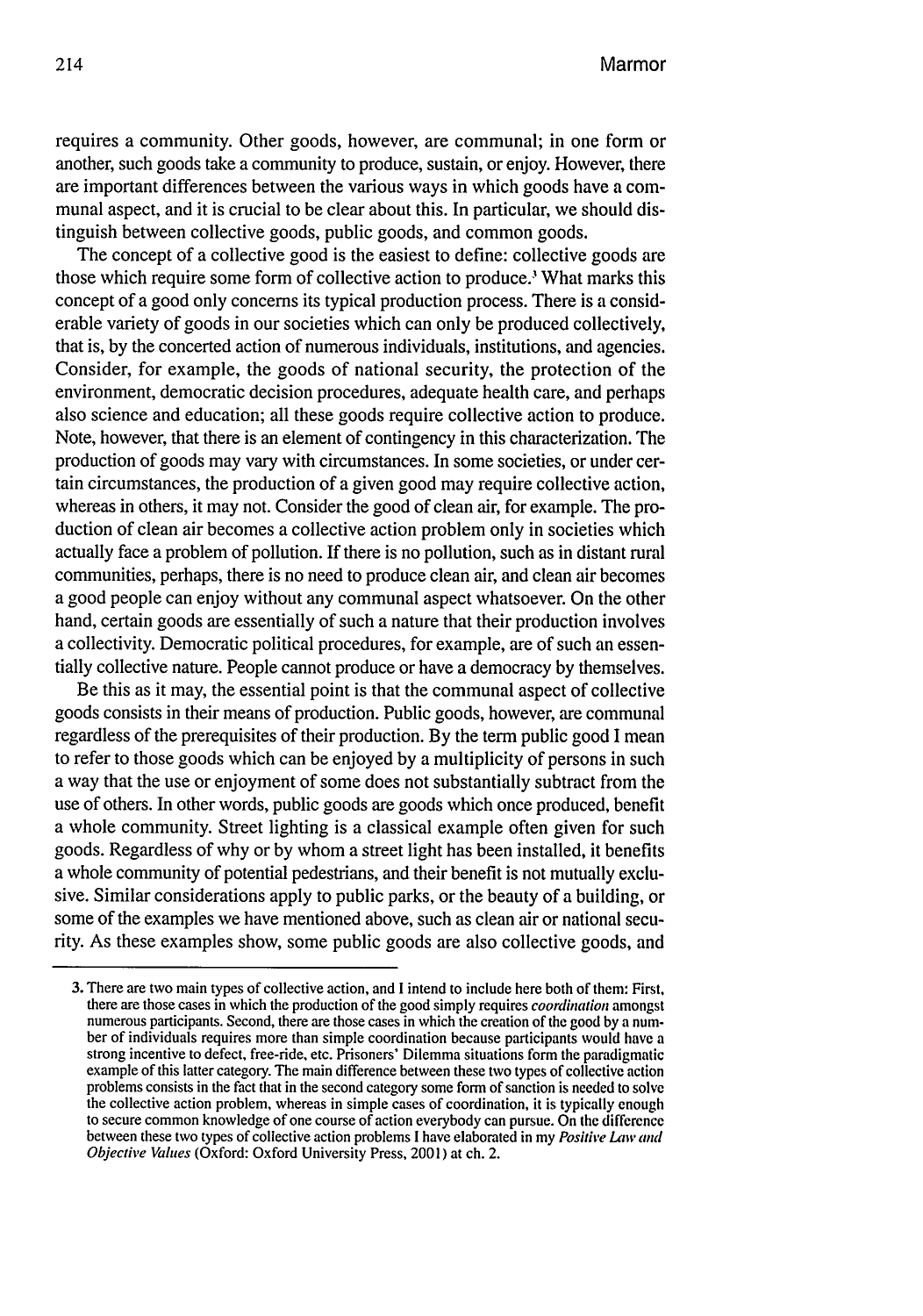others need not be. What marks a good as public is the possibility of non-exclusive enjoyment, not its means of production.'

Nonexcludability, so to speak, is a matter of degree. Whether the use or enjoyment of one person subtracts from the use or enjoyment of others greatly depends on circumstances. There is rarely a case of perfect nonexcludability.' City parks can be used and enjoyed by many, and under normal circumstance, if people behave in a civilized manner, the park can be enjoyed by all without substantially subtracting from the enjoyment of others. But only up to a point, of course. The more people use the park, at some point the less enjoyable it becomes. Few goods, however, are entirely nonexcludable. Consider, for example, the beauty of a public building. It seems to be true that once a beautiful building has been constructed, all those who enjoy it can do so without the exclusion of others and without subtracting from anybody else's enjoyment. But even this relatively easy case is not so easy as it seems. Arguably, at least according to a certain 'aristocratic' conception of aesthetics, the more people come to appreciate the beauty of an object, the less appreciable it may become. So even the passive enjoyment of the beauty of an object may not be a perfect case of nonexcludability. But perhaps it is, I do not want to insist on this point.

Finally, common goods are quite different. As Jeremy Waldron rightly observed,<sup>6</sup> the essential character of a common good is that it cannot be *enjoyed* without its communal aspect. The communal aspect of the good is an essential ingredient of what makes it a good. Consider, for example, such goods as culture, national heritage, democracy, solidarity, fraternity, or, to mention one of Waldron's nicest exampies, the conviviality of a party. All these, and countless such examples, refer to goods which gain their quality as goods only in connection to a community. The good is something which occurs at a collective, communal, level, and its communal aspect is an essential ingredient of what makes it a good that individuals can enjoy. The communal aspect of common goods is typically twofold. First, such goods typically take a community to create and to sustain. Culture, democracy, a natural language, and such, cannot exist without a community which sustains them. The good can only be maintained by the existence of a community which actually praetices those elements that constitute the good in question. Second, but not as a necessary consequence, such goods can only be enjoyed as goods in their communal manifestations.

Consider the goods of a culture, for example. Such goods cannot be sustained by an individual acting on her own. It takes a community to create and sustain a culture. Note, however, that the creation of such goods doesn't necessarily require a collective, concerted, effort. Most common goods are actually created

<sup>4.</sup> Nonexcludability is Raz's main characterization of public goos. See his "Right-based Moralities" in **J.** Waldron, ed., *Theories of Rights* (Oxford: Oxford University Press. 1984) **182;** however the distinctions I mention here between collective, public, and common goods, more or less **fol**lows the insights of Denise Réaume, "Individuals, Groups, and Rights to Public Goods" **(1988)** 38 U.T.L.J. I and Jeremy valdron. *Liberal Rights* (Cambridge: Cambridge University Press. 1993) at ch. 14.

**<sup>5.</sup>** Rtaume, *ibid.* at 12.

**<sup>6.</sup>** See Waldron, supra note 4 at 355 and Rdaume. ibid. at **10-1I.**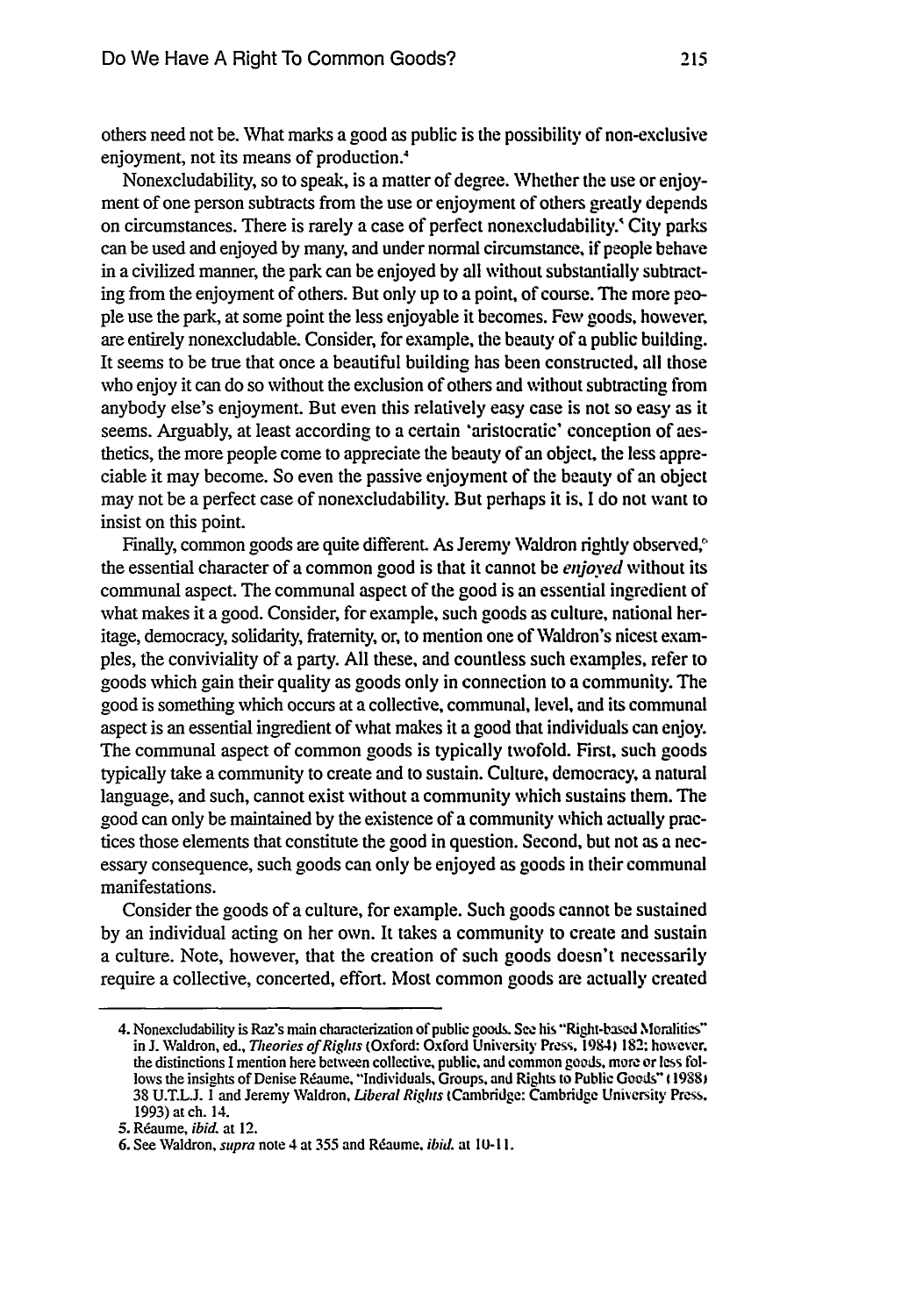**by** something like an invisible-hand-mechanism. Individuals behave as ifthey are driven by a certain communal purpose, whereas in fact, it is typically the case that no such a communal purpose had been anybody's actual intention. The creation of some common goods, however, such as democracy or solidarity, does require certain forms of collective action. Be this as it may, the essential point is that common goods typically require a community to create and sustain. This aspect of common goods, however, does not necessarily entail the further element, which is crucial, namely, that the enjoyment of the good is essentially communal. In other words, the characterization of common goods should take into account their consumption, and not only their production end. What makes a good common, in a morally interesting way, is the fact that its consumption is essentially communal. This is so, despite the fact that it would be very difficult to think of a common good which is not also produced communally.<sup>7</sup>

Consider the importance people attach to their national identity and nationalhistorical heritage. For many people identification with their nation and its historical and cultural heritage is an important good. The flourishing of one's nation or ethnic group is something which contributes to people's well being. This is undoubtedly a common good. Quite apart from the fact that national heritage and the flourishing of a national culture can only be produced by a community, it is also true, and crucially so, that people cannot enjoy such a good without its communal aspect. The flourishing of one's national culture is a good people can only enjoy in concert with others who share their appreciation of it and take pride in its achievements. In this respect, the values of nationality and national culture are very much like the conviviality of a party; they can only be enjoyed in concert with others who willfully participate in the same enterprise. Note, however, that in the case of common goods, there is typically an intimate, almost inextricable, connection between the production of the good and its enjoyment or consumption. Common goods involve communal enterprises in which the distinction between the production and the consumption of the good is often very difficult to draw. Often participation in the communal enterprise is both the production and the enjoyment of the good.<sup>8</sup>

Now, before we discuss the question of a right to common goods, it is worth noting that neither collective goods nor public goods create a special problem for the rights theorist. Consider collective goods first. The fact that the production of the good involves certain forms of collective action may have a bearing on the cost of the relevant right, and on the question of who is it a right against, but these are practical problems, endemic to the production of most goods in our societies. There seems to be no theoretical difficulty with the idea that people have a right to

<sup>7.</sup> As a possible example of a common good which is not produced commonly I hesitate to mention the example of the arts, such as painting or literature. In some respects it is true that art is typically created by individual achievements, and the communal aspect of its production is at least not always on the surface. But we should not ignore the fact that the creation of art is very genredependent, and genres are common goods.

<sup>8.</sup> See Réaume, *supra* note 4 at 11. Unlike Réaume, however, I am somewhat less certain that this is an essential element of common goods. Some common goods do allow for a division of labor between producers and consumers. To a considerable extent, we can distinguish, for example. between producers and consumers of literature.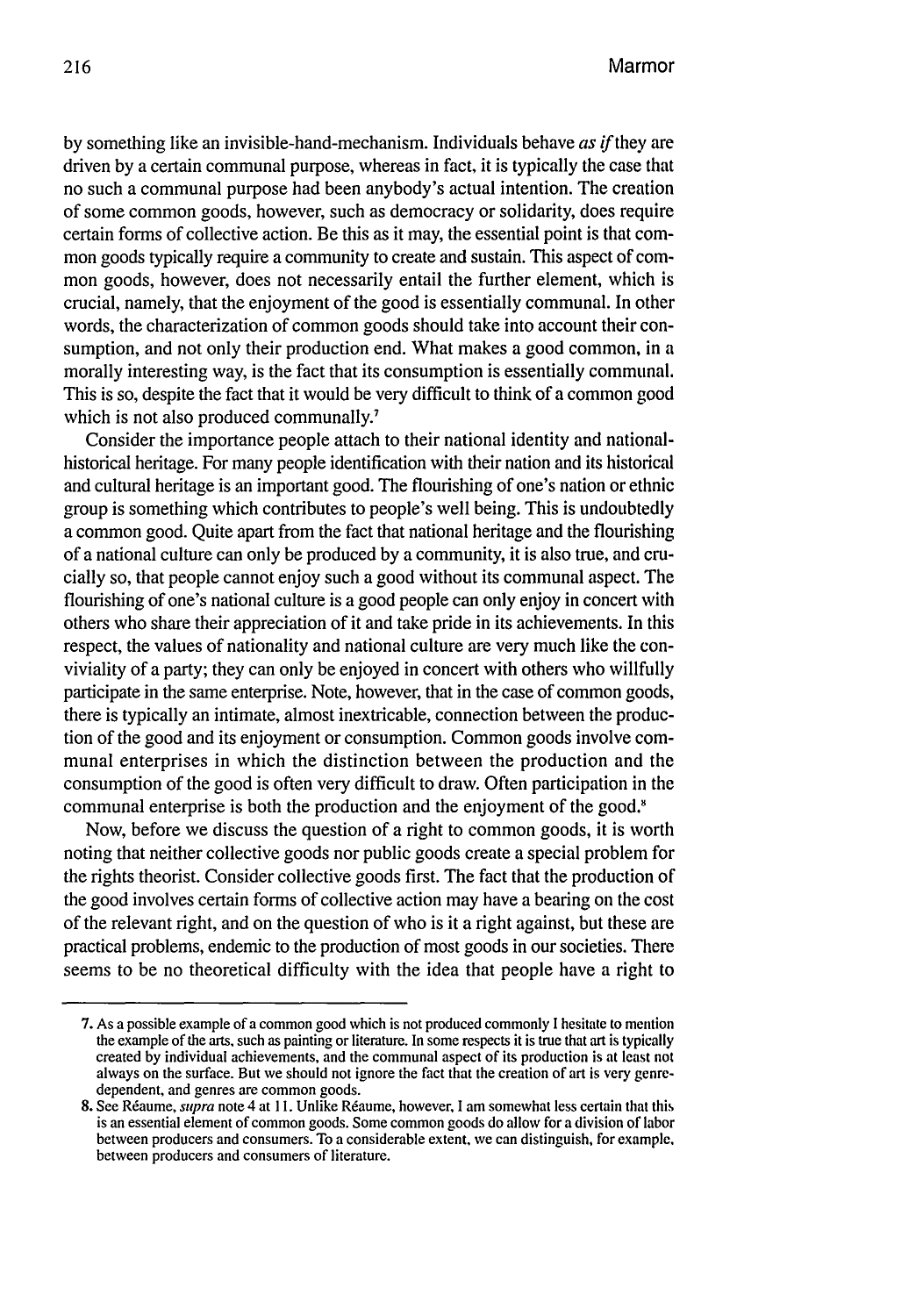collective goods. Consider, for example, people's right to clean air. People's crucial interest in clean air grounds a right because it justifies the imposition of duties on others, and this is so, even if it is the case that discharging those duties requires collective action.<sup>9</sup>

Similarly, there is no particular difficulty with the idea that people have a right to some public goods. Consider, again, the right to clean air. Once the object of this right is produced, it happens to be a public good. Clean air can be enjoyed by everybody without thus subtracting in any significant way from the enjoyment of others. Furthermore, it is arguable that the protection of a great many traditional rights in itself creates certain public goods by creating a social-political environment which is good in itself, and can be enjoyed non-exclusively by the community at large. A society which does not tolerate torture, for instance, is a society in which a certain public atmosphere exists, and this public atmosphere is a public good, enjoyable by the community at large.<sup>10</sup> The protection of rights often creates positive externalities which amount to public goods. Positive or negative externalities, however, bear on the cost and the desirable extent of the protection of the right in question; externalities do not create any special problem of principle for the determination of whether a right can be acknowledged or not.

2.

Jeremy Waldron claims that there cannot be a right to *conimon* goods because the benefit such a right would secure to individuals cannot be adequately captured by particular benefits to individuals considered on their own. 'An individual has a right to G when the importance of his interest in G, considered on its own, is sufficient to justify holding others to be under a duty to promote G.' But the whole point of a common good, Waldron claims, is that such goods only have 'worth to members of the group considered *together,* and not as individual recipients of benefit'." Therefore, Waldron concludes, individuals cannot have a right to common goods. This is not quite accurate, however. The fact that a good is common, namely that it can only be consumed at a communal level, does not entail that the consumption of the good is not of paramount importance to individuals considered on their own. Culture, for example is a common good; it can only be consumed communally. From this communal aspect of culture, however, it does not necessarily follow that individuals considered on their own, namely, as the recipients of the benefit of culture, do not have an interest in culture sufficient to justify holding others to be under a duty. Even if culture can only be enjoyed communally, its benefit to individuals can be considered on its own, as an individual benefit worthy of

**<sup>9.</sup>** The fact that the production of a good requires concerted action on a large scale is typically a good reason to impose the duty of the production of the good on institutions, such as the state. or some other public agency.

<sup>10.</sup> See Raz, Ethics in the Public Domain, supra note 1 at ch. 1. Raz also claims, however, that such public good externalities also tend to be non-competitive in their nature. **I** hac expressed my doubts about this optimism in my "On the Limits of Rights" **u1997) 16 Law** and Phil. **I.**

<sup>11.</sup> Waldron, supra note 4 at 359. Emphasis mine.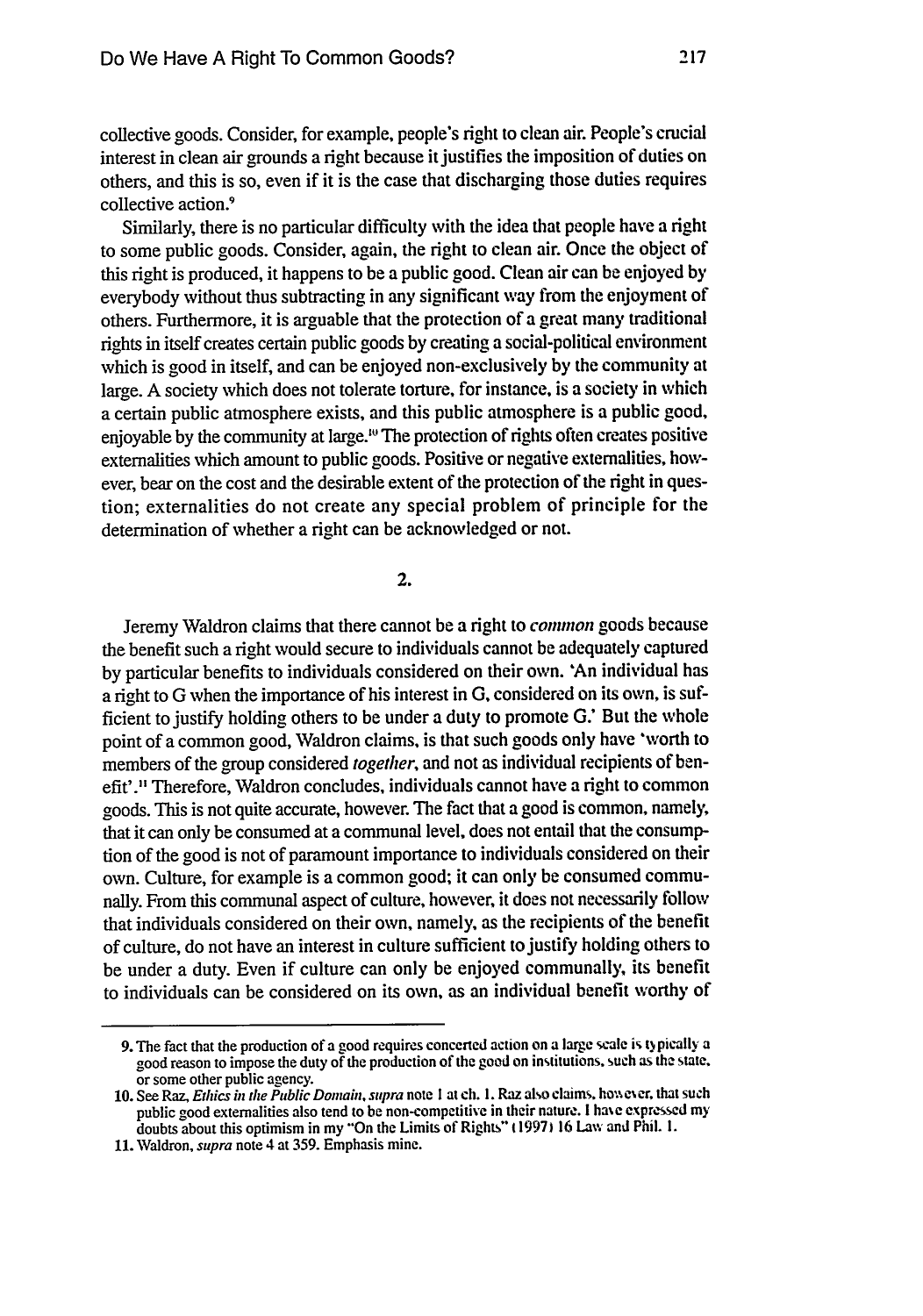protection. The fact that I cannot enjoy something on my own does not entail that the good in question is not a good *for me*, considered on my own.<sup>12</sup>

Waldron's mistake is not so obvious, however. Some of his formulations suggest that his understanding of the idea of a common good is somewhat different from mine in a way which might explain his conclusion. At certain points he seems to suggest that the idea of a common good is not exhausted by the fact that the good in question can only be consumed at a communal level. The good in question, he claims, is *'primarily a property of the group'. <sup>3</sup>*A common good is *goodfor the community,* considered as a certain community, and not for the individual participants. If this characterization of common goods is correct, it would seem to justify Waldron's conclusion. But I don't think that it is, nor is it supported by any of Waldron's examples. It is true that many properties which constitute common goods are properties of groups and not of individuals: It is the party which is convivial, the society which is democratic or cultured, and so on. But we should be careful not to confuse the semantic-conceptual nature of the properties of aspects of the world which give rise to common goods, with the good, understood normatively, that they give rise to. The fact that the party is convivial is *good for its participants,* not for the party. And the fact that a society is democratic, or cultured, is *good for its members,* and not for 'the society', considered in some abstraction.

The problem with common goods, then, does not consist in the fact that they cannot ground individual interests. In fact, contrary to Waldron's thesis, I do not think that there is any *conceptual* problem with a right to common goods. The problem is a *moral* one, and it concerns the nature of the duties which would be required to secure an individual's interest in a common good. Goods are common, as we have seen, if individuals can only enjoy the good at its communal level, in concert with others who participate in the same communal enterprise. Such a communal enterprise, however, is typically a normative, evaluative matter. People can enjoy common goods because there is a whole community which enjoys it with them, that is, a community of people who *share those values which make it a good of a certain kind."* A duty to provide a common good, therefore, would typically mean, *inter alia,* a duty to share certain values with others, and this is a type of duty which is morally very disturbing. In a liberal society, committed to the profound importance of freedom and personal autonomy, we would rarely wish to impose a duty

<sup>12.</sup> I think that R~aume (in "Individuals, Groups, and Rights to Public Goods" *supra* note 4 at 9 and 11) makes a very similar point to Waldron's, which I find flawed for the same reason. Cf. Alon Harel, "Review Essay: Free Speech Revisionism: Doctrinal and Philosophical Challenges" (1994) 74 Boston Univ. L. Rev. 687 and Michael Hartney, "Some Confusions Concerning Collective Rights" (1991) 4 C.J.L.J. 293 at 298-300.

<sup>13.</sup> Waldron, supra note 4 at 355.

<sup>14.</sup> I say that common goods *typically* involve such a normative aspect just in order to be on the safe side. I find it very difficult to think of common goods which can be sustained and enjoyed as goods without there being certain values which are shared by most members of the relevant com munity. As Wittgenstein famously showed, even the use of a natural language necessarily involves "agreement in judgment" shared by the community of speakers. But again, I might be wrong about the generalization, in which case, I readily admit that my argument is restricted to those goods which require the members of the community to share the values which make it a common good.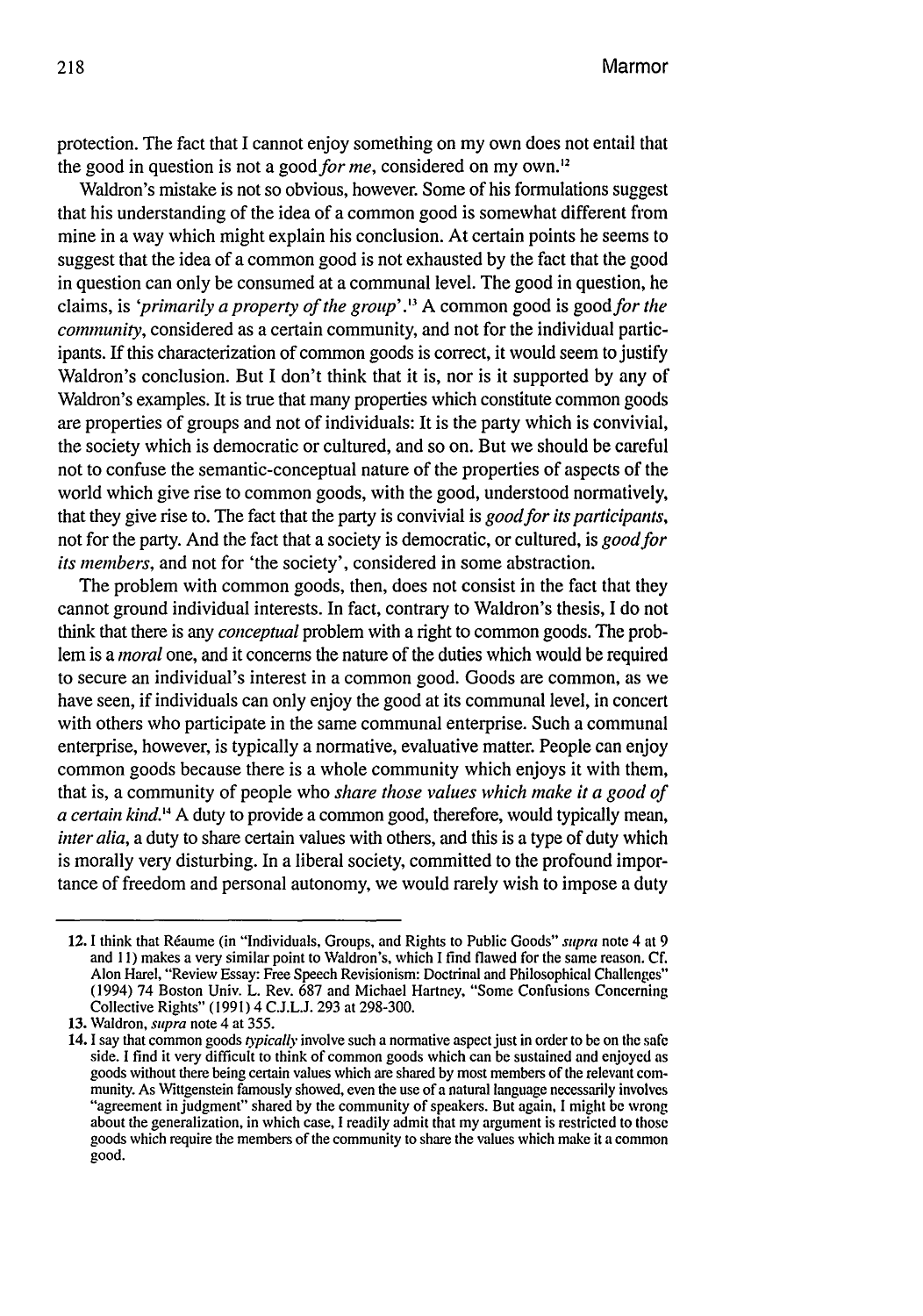on people to share certain values with others. People ought to have certain duties to promote valuable things, but this is very different from saying that they should have a duty to value those things. Perhaps people, and more plausibly institutions, should have a duty to do certain things which, for example, promote culture or solidarity. But this is, again, very different from suggesting that people should have *a duty to value* such things as culture or solidarity. However, having *a* right to such common goods as culture, or solidarity, would necessarily mean that others are under a duty to value certain things, since without such a communal sharing of values, culture or solidarity cannot become common goods. In other words, the duties which would be required to secure people's initial interest in a common good are too burdensome, morally speaking, since such duties are essentially duties to value as others do; the value cannot be realized unless it is shared by the relevant community.

In a similar line of reasoning, Denise Réaume suggested that it may be impossible, not just morally wrong, to impose duties on others to share values which constitute common goods. She believes that 'willing participation' cannot be imposed as a matter of duty. For example, if we think about an alleged right to culture, we would have to assume that it is possible to impose a duty on people to 'take an active and genuine interest in the arts, among other things...' but, she claims, 'it is impossible **...** to speak of there being an *obligation* to take such an interest'. This would require 'the compulsion of that which cannot be compelled."' I have some doubts, however, about this stronger claim. First. it seems to confuse the question of whether a duty should be held to exist, with the possibility of its 'compulsion'. People may well have a moral obligation, for instance, to love their children, though it is pretty clear that no such a duty can be compelled on them. The possibility of compulsion just does not form part of the definition of a duty. Secondly, I am doubtful that it is *conceptually* impossible to speak of a duty to share certain values or to take an active interest in something valuable. Duties are based on reasons for action. Therefore, anything which can count as a reason for action can conceptually ground a duty. Since people may well have a reason to share certain values with others, or actively participate in the creation of a common good, as matter of logic or conceptual truth, they may well have such duties.

Perhaps Réaume's point is somewhat different. It is true that there are certain values which can only become valuable if they are voluntarily entertained. Consider the values of friendship, or love, for example. People would not want such values to emerge from an obligation since it is part of the very idea of the good in question that it should emerge spontaneously or freely chosen by the other agent. Thus, for example, it is probably true that friendship cannot emerge as a valuable type of relationship if it is imposed as a matter of duty.<sup>16</sup> But the scope of this point is very limited; it would not apply to the kind of values which pertain to the creation of a great many types of common good. Culture, national heritage or solidarity, the arts, and may other common goods, do not seem to depend, certainly not entirely,

<sup>15.</sup> Réaume, *supra* note 4 at 13.

**<sup>16.</sup>** It may be worth noting that these things are profoundly affected by culture.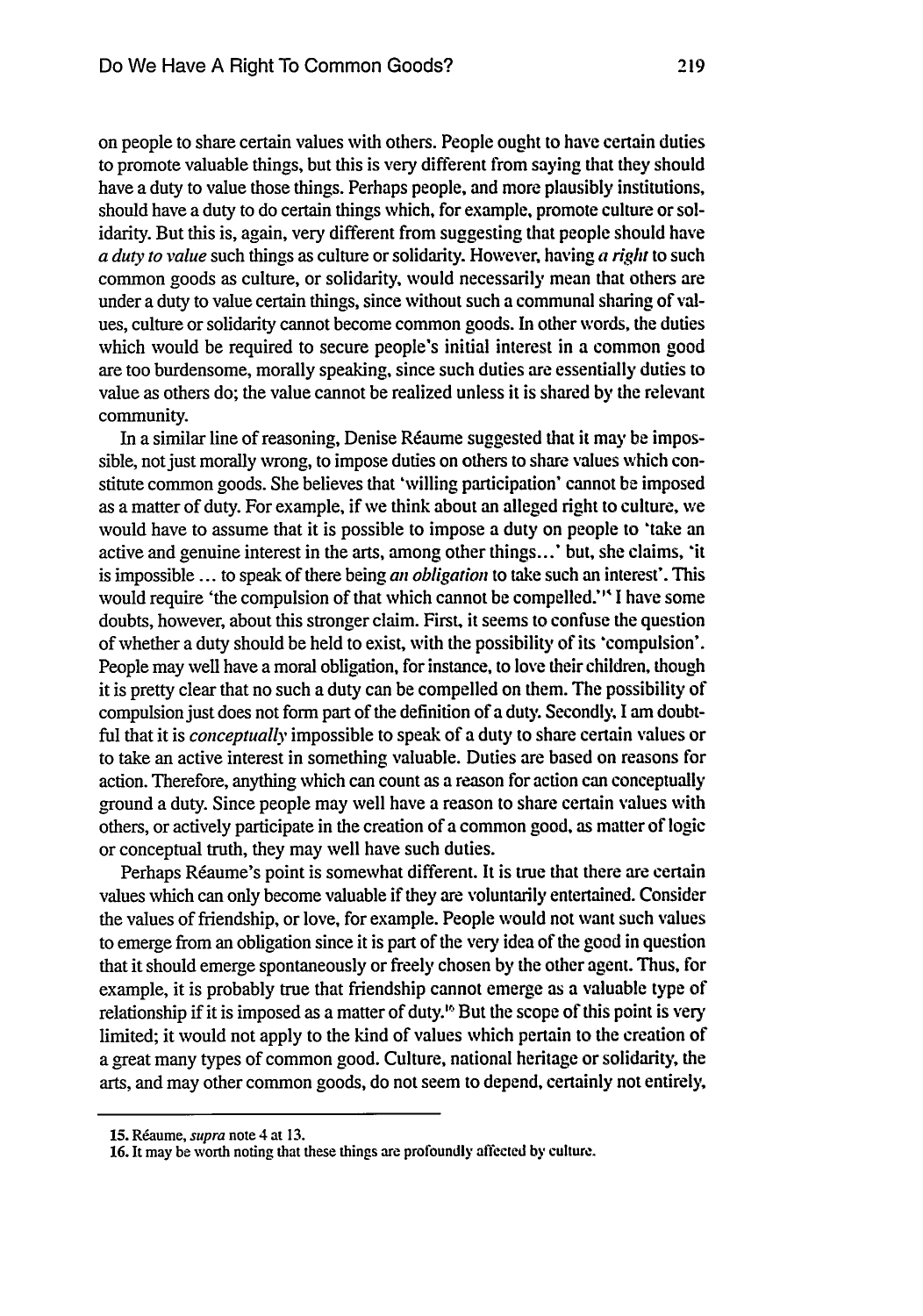on such spontaneous values. Many aspects of culture are created and nourished by being taught to the young in schools, often to their initial reluctance. National solidarity is often presented as a matter of duty, and at least it is not generally regarded as a kind of value which would be defeated unless it is purely voluntary. The problem with such duties, once again, is a moral one. A duty to value is problematic from an ethical point of view, that is, from the vantage point of moral autonomy.<sup>17</sup>

One of the most important commitments of liberalism consists in the profound value it attaches to a person's choices in the values she holds. What people decide to value, and to what extent, is a major constituent of their identity and their conception their own selves. Liberalism is committed to the view that people should be left to chose their own values because such a choice is what makes an adult person the person she is, and grounds her moral responsibility. Needless to say, it doesn't mean that people should be left to chose *to* do whatever they want. A duty to do something which is valuable is certainly conceivable even if the person who happens to have such an obligation does not recognize the value in question. Moral autonomy does not consist in unrestrained freedom of action. But it does consist in the commitment to let people value whatever they chose to value. A person's choice of the things she values is what makes her the kind of person she is, and substantiates her moral autonomy.

To be sure, none of this entails that a failure to value that which is valuable cannot amount to a moral deficiency. People can be wrong about the values they hold. Being morally wrong about something, however, does not necessarily amount to a breach of duty. Once again, the flaw I find in the idea of an obligation to value is a moral one, not a conceptual impossibility. The imposition of a duty to value is at odds with the values we attach to autonomy; it is morally undesirable to impose such duties on people because it undermines the ideals of choice and personal responsibility in the self-constitution of one's moral views and ethical character. A right to common good, therefore is morally undesirable, since it involves the imposition of duties to value those aspects of the world which constitute the common good. People should not have a right that involves the imposition of such burdensome duties.

We should be careful, however, to distinguish between people's initial interest in having a common good, and other interests which are related to a common good that already exists. As I have just noted, the initial interest in having a common good cannot justifiably amount to a right, since as such a right, it would require the imposition of a duty on others to share those values which make it a good. However, once a common good actually exists, it may give rise to concerns about its fair distribution, and those concerns may ground certain rights in relation to the

<sup>17.</sup> Perhaps in both of these points Réaume could rely on something like the familiar thesis that 'ought implies can'. Note, however, that the 'ought implies can' thesis is a moral one. It is not a conceptual truth. Some philosophers believe that one may have a duty *toX,* even if one cannot actually discharge the duty under the circumstances. Perhaps they are wrong, but if so, their mistake is about substantive morality, not about the conceptual framework of duties discourse.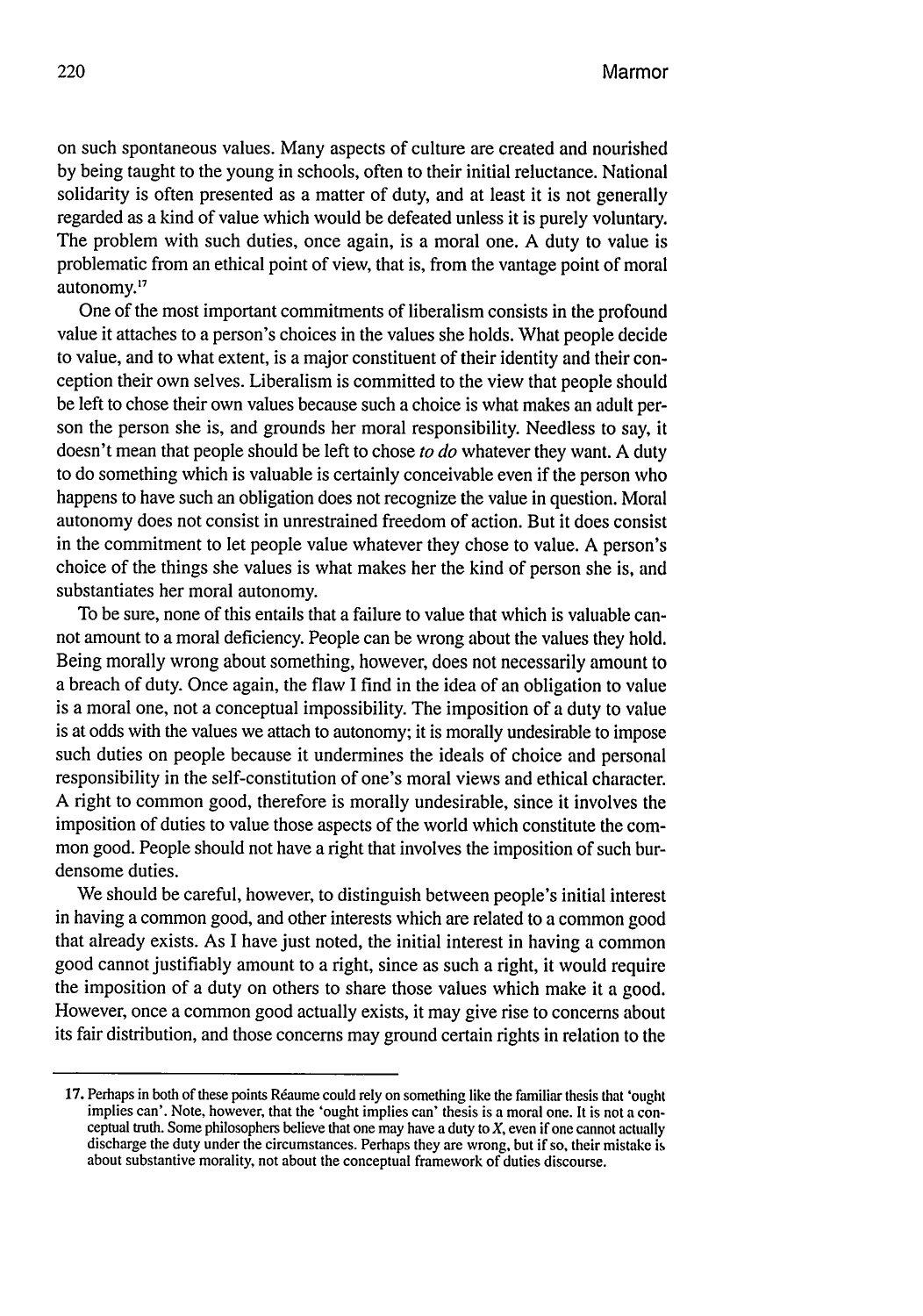common good. For example, certain common goods are such that people may have a right not to be excluded from their enjoyment. Furthermore, as I will try to explain in a moment, there are certain common goods which once they exist, ought to be distributed in a fair way, and then people may well have a right to a certain share in the common good. But again, this is very different from the claim that people have a right *to the good* in question, which would necessarily entail the duty of others to provide it.

Let me first take up the issue of exclusion. Some common goods are also public goods, and therefore they are such that it is typically impossible to exclude some people from enjoying the good in question. However, many common goods are not public, and they do allow for the exclusion of some people from the enjoyment of the good. A community may develop and cherish a certain sense of solidarity. for instance, but at the same time, exclude some subset of the community from this good. People who belong to this subset of the community may well have a right not to be excluded. This right, however, derives from the adverse consequences of the exclusion, and not from the right to the good in question.<sup>'"</sup> In other words, even if the creation of a good does not ground an individual right, once the good exists, it may well give a rise to the right not to be excluded from enjoying the good. This is so, since the exclusion itself is often a moral wrong, like discrimination and humiliation. Exclusion typically involves a strong message of inferiority to the excluded individuals or groups. Exclusion signals to the excluded people that they do not merit the kind of respect and concern others get, and this is undoubtedly a kind of moral wrong that people may have a right not to suffer."

More importantly, however, there are common goods which, once they exist, give rise to distributional rights. Consider the example of culture. Once a given culture exists, it may well be the case that the cultural resources of the community ought to be distributed according to a just and fair scheme. People may have a right to a fair share of the cultural assets of their community, that is, even if they do not have a right to culture. Or consider the right to democracy, for instance. Democracy, like any other form of regime, concerns the exercise of political power. Now, political power is probably a common good; it cannot be enjoyed in isolation. Political power can become a good only at its communal level, as something that takes place and is valued in a communal context. Therefore, I do not think that people have a right to political power. But they may well have a right to a certain share of it. In other words, democracy can be seen as a commitment to an equal distribution of political power, and therefore, we can speak of a right to democracy, that is, as long as the latter is understood as a right to a certain share in political power. Political power is a common good, but once it exists, it is such that it gives rise to concerns of ajust distribution. It is a kind of good that ought to be distributed

<sup>18.</sup> R6aume raises a similar point about equality of opportunity in "'Individuats, Groups. and Rights to Public Goods" supra note 4 at 10.

**<sup>19.</sup>** To be sure, I am not trying to suggest that any instance of exclusion is wrong. To some extent. groups need to define themselves by certain forms of exclusion, and I do not want to imply that any group-self-determination is necessarily bad.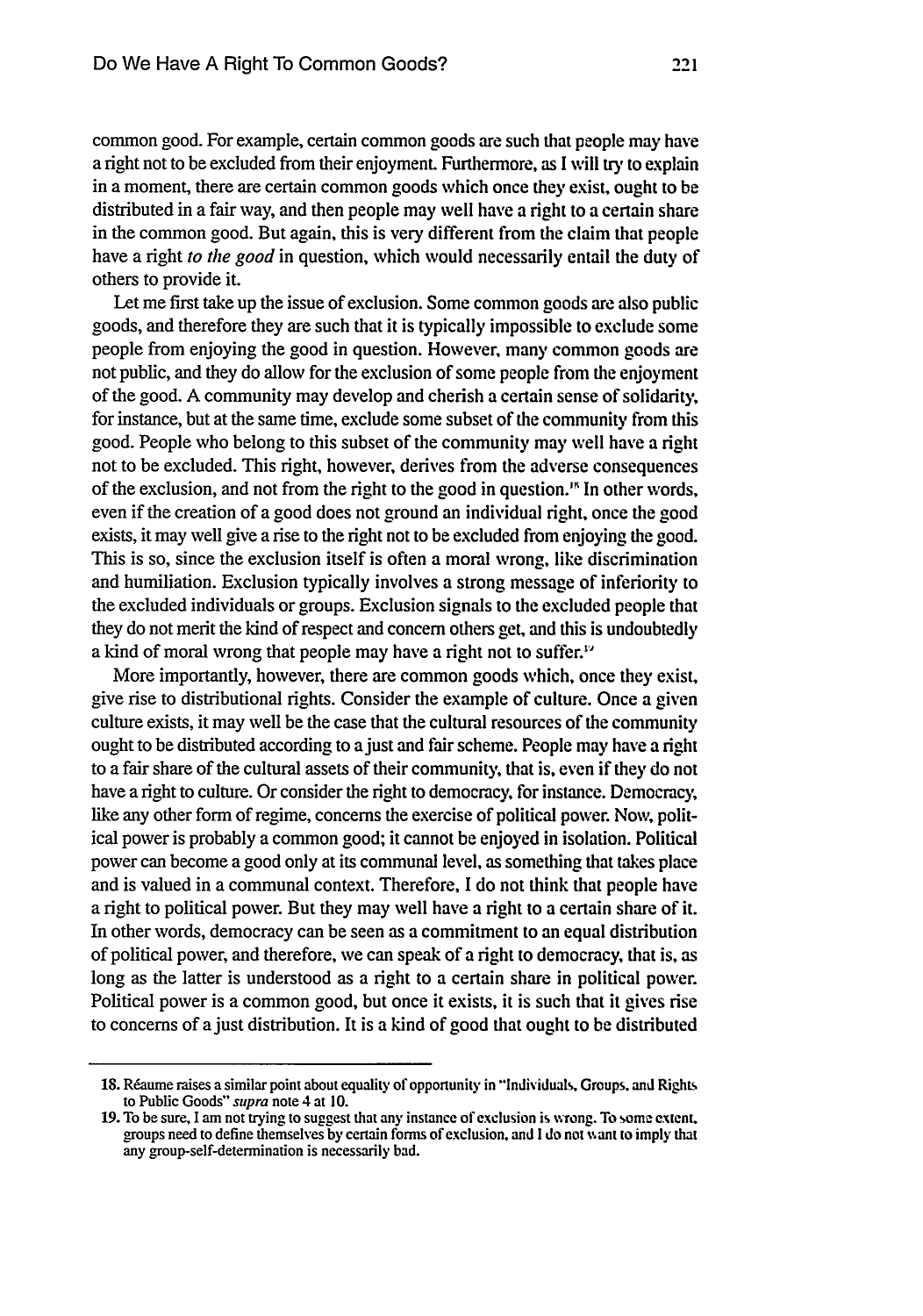in a fair manner, and people may have a right to such a fair share of the good as the distribution principle entails."

An analogy may help to familiarize this point. Consider, for example, the idea of friendship. Friendship is not something that people can claim from others; friendship is something that must evolve spontaneously, by the mutual wish and recognition of people who interact with each other in a certain way. However, once it is the case that *A* and *B* are friends, and regard each other as such, the relationship of friendship may well give rise to certain claims from each other, claims that it would be wrong to frustrate. Thus, even if A cannot justifiably complain that *B* does not wish to become his friend, friendship does involve commitments; and once friendship exists, so to speak, it may give rise to certain obligations. Similarly, I have argued, people may have rights to a certain share of a good, once the good happens to exist, even if it is the case that they do not have the right *to the good* in question.

3.

Can groups have rights to common goods? Needless to say, an answer to this question partly depends on the initial question of whether groups, as such, can be right holders at all. Although it is somewhat controversial, I will assume here that an affirmative answer to the question of group rights is not implausible. After all, groups of individuals, such as minorities or nations, may have certain well recognized group-interests, and it is possible to hold the view that such interests are worthy of protection by the imposition of duties on others. Note, however, that the duties which are potentially justified by group interests can be imposed either on other groups or institutions, external to the right holder group, or on the individuals who happen to be members of the group itself. Let us call them external and internal duties, accordingly.<sup>21</sup> Obviously, internal duties are much more problematic, particularly when we consider non-voluntary groups, such as ethnic minorities or national groups. But let me consider the question of external duties first.

Thus the first question is this: can groups have a right to a common good *vis i vis* some other group or institution? For example, can it be the case that an ethnic minority has a justified claim to the right to its culture from the dominant majority, or the state? Now this may sound like a stalking horse; so much has been written on the rights of ethnic minorities to their culture, that one does not wish to hear about yet again. I beg for the reader's patience, however. For the sake of the argument<sup>22</sup>, I am willing to assume that, under certain circumstances, an ethnic minority has a right to maintain its ethnic culture, and that this is a right that holds against

<sup>20.</sup> The right to democracy is the example Alon Harel used in order to show, contra Valdron, that it makes sense to speak of rights to common goods. See Harel, "Revisionist Theories of Rights: An Unwelcome Defense" (1998) 11 C.J.L.J. 227 at 241.

<sup>21.</sup> See, for example, Will Kymlicka, *Multicultural Citizenship* (Oxford: Clarendon Press, 1995) at 35.

<sup>22.</sup> I have expressed my doubts about the special rights of minority cultures in my "Equality and Minority Cultures" (2000) 3 Democratic Culture 149.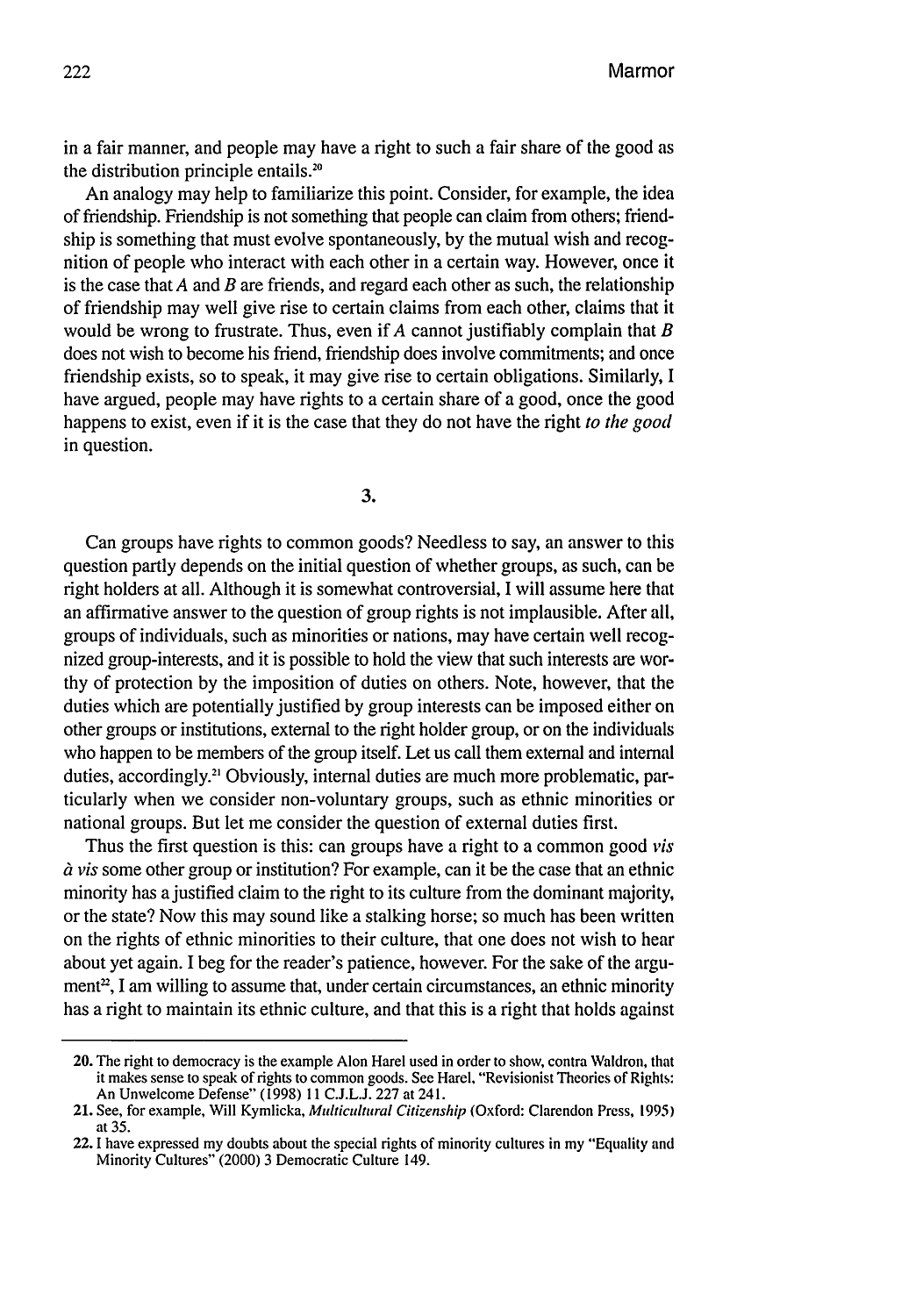the dominant majority and the institutions which exercise its powers. But the question is, what is it exactly a right to? Is it a right to a common good? Culture is, of course, a common good. But upon closer scrutiny it should become apparent that minority cultural rights are not rights to have the culture in question. It is not the aboriginal culture itself that aboriginal communities claim to deserve from the state, but the right to the material conditions which render it possible for their culture to flourish in the social and political context of the dominance of the majority culture. Aboriginal minorities claim the right to a certain share of the material resources of the larger community which would enable the minority to maintain its cultural heritage in face of, what they claim to be, an unfair competition over the community's cultural resources.<sup>23</sup> Such rights do not involve the problematic burden of the duty to share the values of the minority culture since it is not the culture that ethnic minorities claim as the object of their rights. Minority cultural rights are rights to those material conditions which would enable such cultures to flourish in face of their inherent inferiority vis *&* vis the dominant majority. This is not a right to common goods. It is only a right to the conditions which enable certain common goods to be sustained.<sup>24</sup>

The situation is quite different when we consider the *internal* duties such cultural rights may involve. The rights of minority cultures *vis à vis* their own members is much more problematic. It follows quite clearly from our discussion so far that minority cultures cannot have a right against their own members to the common good of the flourishing of their culture. This is important, since there is typically a very strong pressure minority cultures tend to exert on their own members precisely in this direction, namely, a pressure to share those values which constitute the cultural heritage they want to preserve. Many cultural minorities find it very difficult to compete with the dominant majority on the hearts of their members, particularly the young. Such competition, which tends to put the minority cultures in substantial inferiority compared with the majority, often results in a considerable social pressure exerted by the group on its members.<sup> $\approx$ </sup> It is a pressure of conformity with tradition and a pressure to cherish those values and traditions which constitute the distinct minority culture. The temptation to present such claims of the group with respect to its members in the terminology of rights is understandably strong. Minority cultures, and sometimes even majority cultures, have a strong temptation to claim a right to the preservation of their culture, that is, the group's right *vis*  $\dot{a}$ 

**<sup>23.</sup>** 1 rely here on the main argument of Kymlicka for rights **of** ethic-cultural minorities. **%** hich I take to be the fairly standard stance of liberals who claim for the recognition of such rights. See books by Will Kymlicka, *Liberalism, Conmunity and Culture* tOxford: Clarendon Press. 19891 and *Multicultural Citizenship, supra* note 21.

<sup>24.</sup> A comparison might help here. Consider the Yiddish language and culture, which is, practically, almost extinct. Since there isn't any particular distinct minority in any liberal country that actually practices the Yiddish culture (as opposed to merely speaking the language), it is pretty clear that Yiddish does not deserve the kind of constitutional protection Kymlicka's arguments espouse for, e.g., aboriginal minorities. If there is any right to Yiddish. it would have to be a right to a common good, that is, to the culture itself. My argument entails that under these circumstances. nobody has a right to the Yiddish culture.

<sup>25.</sup> See, for example, Chandran Kukathas, "Are There Any Cultural Rights?" in W. Kymlicka, ed., *The Rights of Minority Cultures* (Oxford: Oxford University Press. 19951228.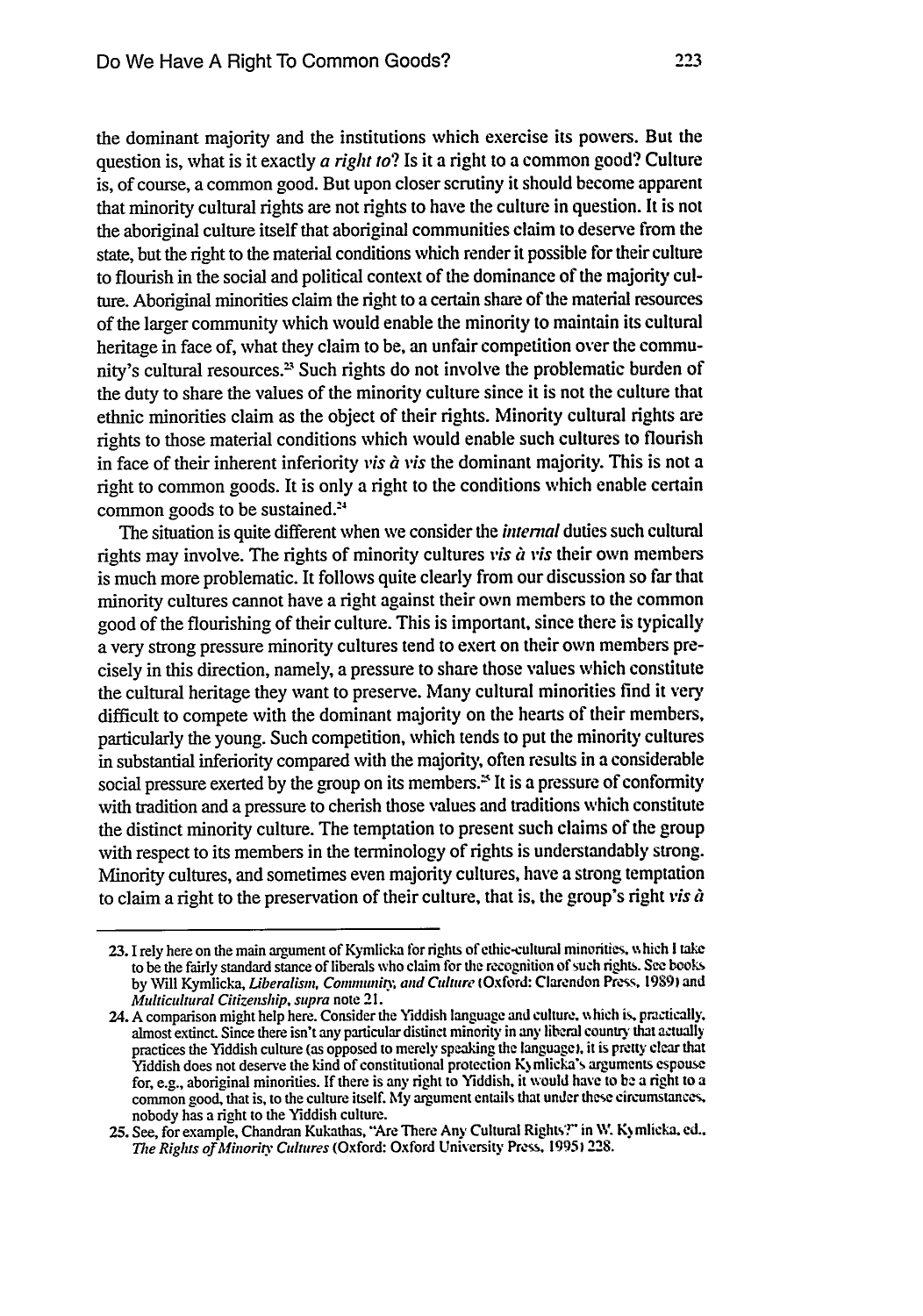*vis* its own members. In other words, when we talk about the rights of the group *vis à vis* its own members, it is, typically, a right to culture, that is, to a common good, that the group tends to assert. And as we have seen, such rights ought not to be recognized.

To be sure, none of this is meant to entail that groups cannot have any rights *vis a vis* their members, whether in the cultural, or any other, context. The kind of rights groups should not have with respect to their members, however, is the right to the preservation of their culture, since this is a right to a common good, and one which involves particularly burdensome duties. Liberal values cannot be reconciled with *a duty* to value one's culture or ethnic, national, heritage. Once again, though, it should be noted that the absence of such a group right to the preservation of culture against its own members, does not rule out certain distributional concerns which may give rise to group rights. If a certain minority culture already exists and deserves special protection, the group may have certain rights to use its group-resources in ways which aim to facilitate the preservation of the culture. Such rights to use resources and allocate them in ways which are conducive to the flourishing of the culture, may well be internal rights against the members of the group as well. The rights cultural groups should not have with respect to their own members is the right to the common goods which constitute the relevant culture.

The practical implications of this distinction are not easy to draw. For instance, consider the question of whether a group, say an ethnic minority, has a right to impose certain unique dress codes on its members: Is this an attempt to exercise a group right to a culture, and thus to a common good, or is it only an exercise of derivative rights, those which enable the group to allocate its resources in ways which are conducive to its preservation? Presumably, much depends on the way in which the group attempts to impose its demands in practice. The details can certainly matter. For example, if the pressure of the group to impose its unique dress code is a direct social or legal pressure, asserted on behalf of the group's right, then it is clearly not a warranted. But there are other, more acceptable means of achieving similar purposes. For example, the group may subsidize certain activities, such as education, or recreation activities, in ways which tie such a subsidy to the dress code it purports to impose. This would seem to be a much more acceptable way of achieving the group's purpose, at least from the perspective of the argument explored in this essay.<sup>26</sup> But of course, the subtle differences between such social instruments are not always so easy to distinguish. Even nuances may turn out to be crucial.

To what extent does the above argument depend on the non-voluntary nature of membership in one's culture or ethnic group? Is it easier to justify a group right to some common goods with respect to its members, if the group is constituted by voluntary membership? I tend to think that voluntary membership makes a moral difference, but in practice, not that much. Certain groups may have a right that those who join them voluntarily share the values which the group, as such, cherishes.

<sup>26.</sup> The overall considerations about the desirability of such practices are much more complex, of course. For instance, the question of feasible alternatives is often crucial.